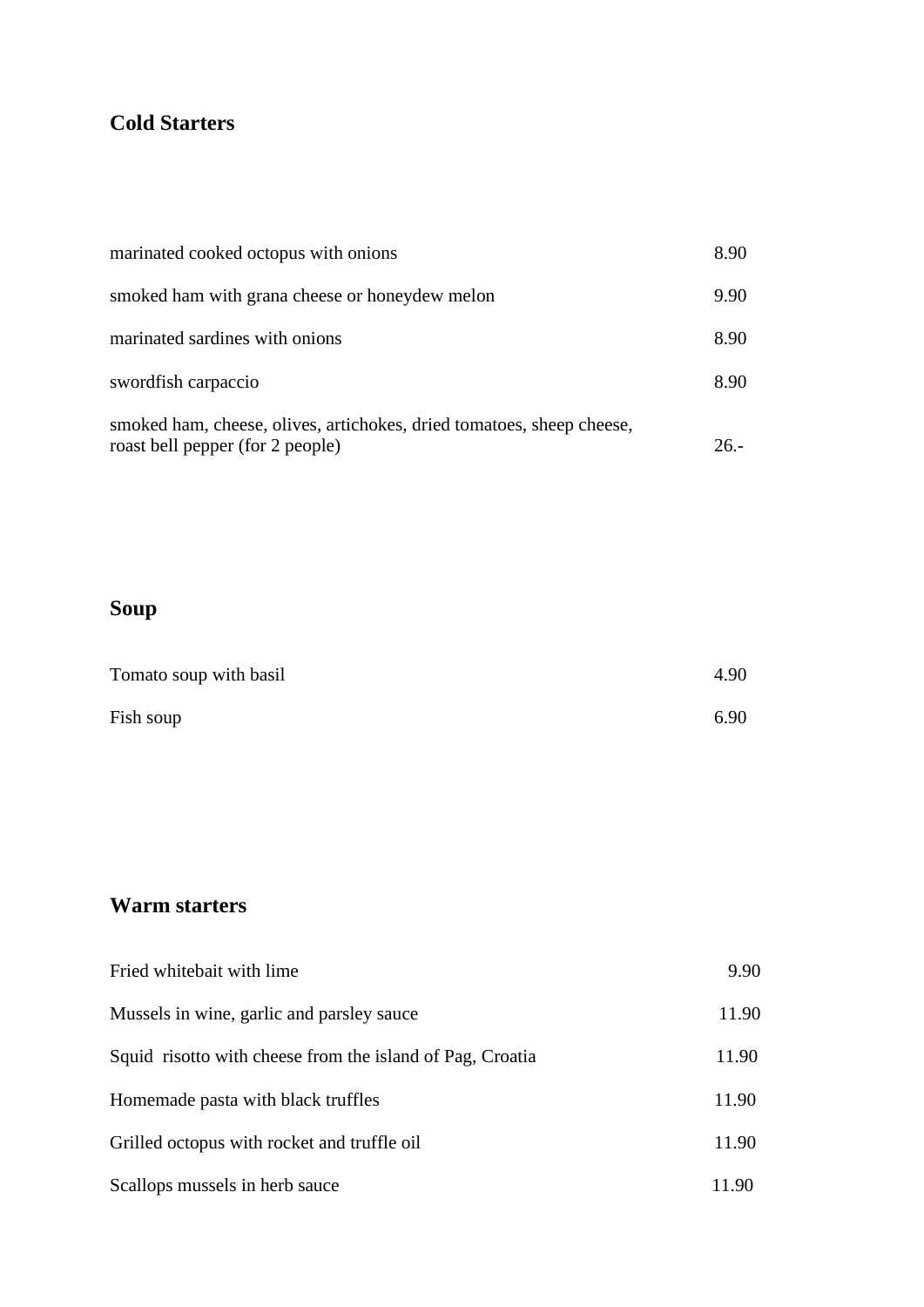## **Fish dishes**

| Grilled Gilthead Seabream with potatoes and Swiss chard                                              |                  | 19,50 |
|------------------------------------------------------------------------------------------------------|------------------|-------|
| Grilled Seabass with potatoes and Swiss chard                                                        |                  | 19,50 |
| Grilled Anglerfish with potatoes and Swiss chard                                                     | per 10grams      | 0.65  |
| Dragon'head fish                                                                                     | per 10grams      | 0.75  |
| Fish in salt crust                                                                                   | per 10grams 0.69 |       |
| Turbot in oven with vegetables in wine sauce                                                         | per 10grams 0.65 |       |
| Grilled Calamari with parsley potatoes                                                               |                  | 15.90 |
| Fried calamari with tartare sauce                                                                    |                  | 15.90 |
| Boiled dried cod with potatoes                                                                       |                  | 15.50 |
| John Dory fillet in a caper sauce with butter rice                                                   |                  | 14.90 |
| Grilled Tiger prawn tails with shrimp rice                                                           |                  | 19.90 |
| Scampi in white wine, garlic, olive oil and tomato sauce                                             | per 10grams      | 0.60  |
| Fish Platter for 2 people<br>(with fish and shell fish) served with Swiss chard and parsley potatoes |                  | 45,90 |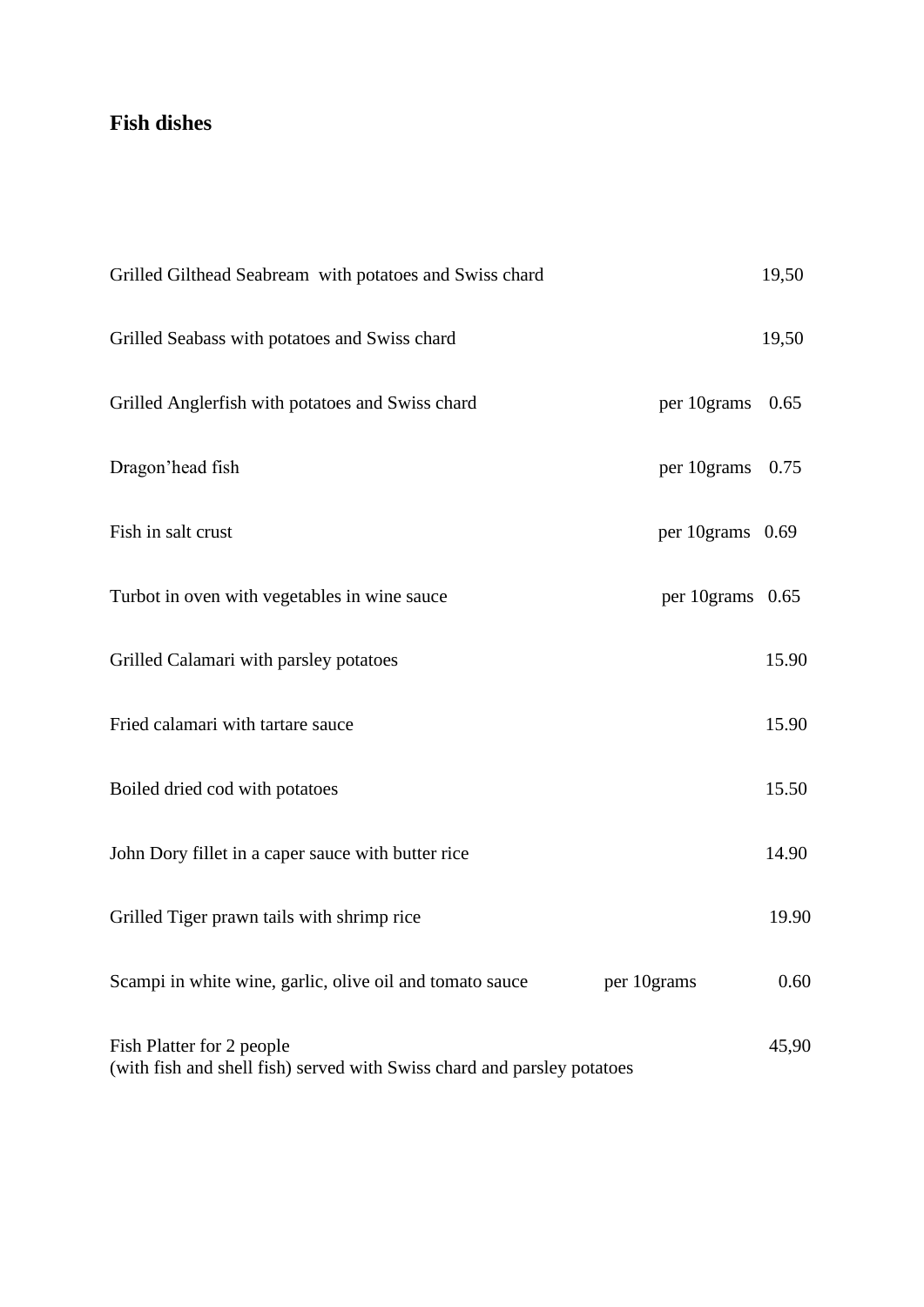## **Meat Dishes**

| Grilled pork steak filled with cheese and smoked ham served with roast potatoes             | 14.90 |
|---------------------------------------------------------------------------------------------|-------|
| Grilled beef with tomato sauce and roast potatoes                                           | 19.90 |
| Veal braised with vegetables and prunes in whitewine sherry sauce served with gnocchi 19,90 |       |
| Roast saddle of lamb served with boiled fabaceous with smoked ham                           | 19.90 |

# **Vegetarian**

| Bell peppers filled with rice, potatoes and nutmeg, served with tomato sauce |       | 9.50 |
|------------------------------------------------------------------------------|-------|------|
| Homemade pasta with black truffles                                           | 11.90 |      |

## **Side Orders**

| Parsley potatoes | 4.50 |
|------------------|------|
| Shrimp rice      | 4.50 |
| Gnocchi          | 4.50 |
| Swiss chard      | 4.50 |
| Polenta          | 4.50 |
| Creamed potatoes | 4.50 |
| White bread      | 3.50 |